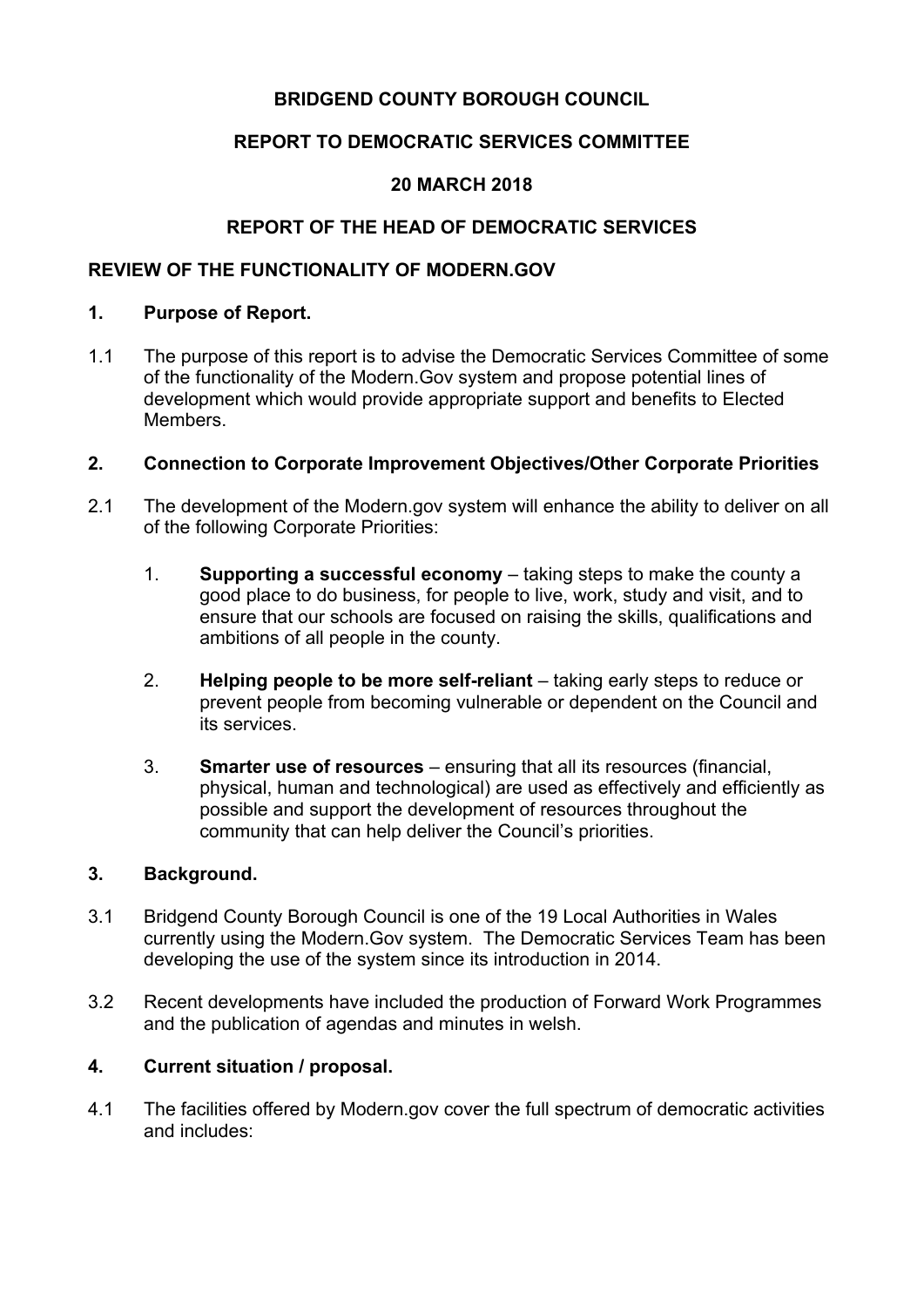

- 4.2 Not all of this functionality is currently being used but can be utilised as necessary. The following provides an overview of what is available but which may take some time to develop effectively:
- 4.2.1 Subscribe to updates

Members of the public, officers and members are able to subscribe to a list of topics, committees and wards that they are interested in. Overnight Modern.gov compares all of the subscribers interests with the new items published that day and sends each subscriber a personalised email with details of the items they may be interested in.

4.2.2 Online Consultations

Modern.gov enables online questionnaires to be created very quickly via a web browser. These can then be published on the websites (associated with a plan item if required), allowing the public to express their views on the matter. All items submitted by the public are held in the Modern.gov database, so that they can be reviewed and analysed.

#### 4.2.3 Online Petitions

The system provides a highly configurable solution which allows the public, officers and members to submit an ePetition which is published to the website after an officer approval process. The petition can then be signed by website visitors and the current results displayed. Paper petition results can be included in e-Petitions or displayed on their own.

### 4.3.4 Members

The facilities for members and the Authority could be enhanced with information held within the database including, Election results, Call-in history, voting records and "My own webpage" for councillors.

### 4.3.5 Voting Record

Recorded votes can be legislatively required or requested by Councillors. The system allows recorded votes to be included in the appropriate location in the minutes and individual voting records can be displayed on the members profile page.

4.4 The Modern.gov functionality is continually being upgraded and all upgrades are provided at no extra cost.